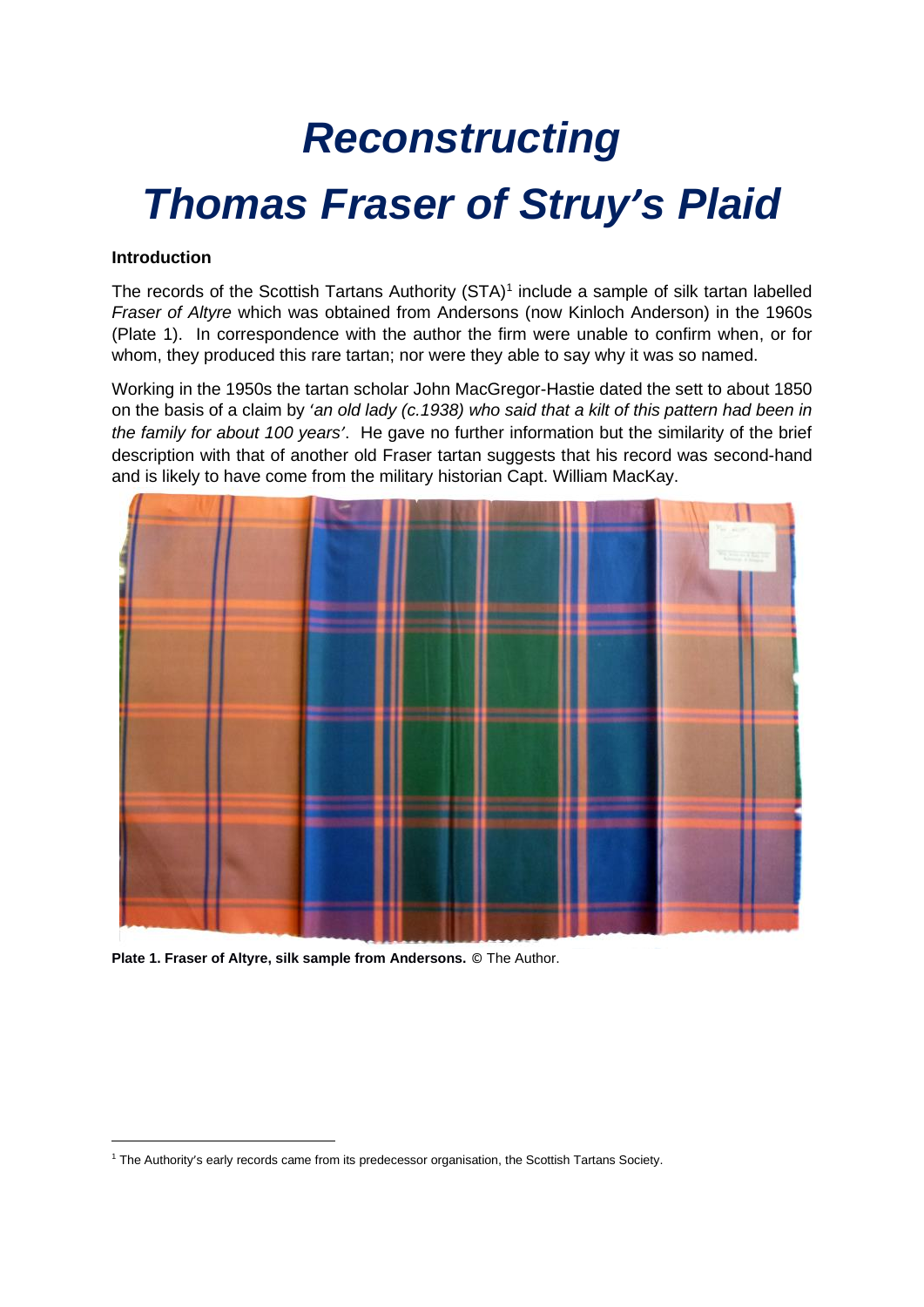Alexander Carmichael, the Scottish folklorist and antiquarian had obviously seen the tartan as he left a drawing (Plate 2) in which he describes it as having been a plaid from which a coat was made for Prince Charles in 1745. The authority for this claim appears to be a Miss Juliette Macdonell but who she was and why the connection with the Prince is unknown. And amongst the archives of the tartan scholar James D Scarlett (STA Collection) is a slide of a fragment of tartan. He gave no details of the piece, what it was called and importantly, where he found it. Work by the author to clean up the image revealed a fragment typical of early-mid C18th rurally produced tartan (Plate 3) and whilst the shades differ, the pattern matches Anderson's so-called *Fraser of Altyre* tartan and Carmichael's record too. Although there is no proof that this piece was the source it is reasonable to assume that this is part of the plaid on which the Andersons' silk was based.



**Plate 2. Prince Charles' Coat by Alexander Carmichael.** © The Author.



**Plate 3. Unnamed C18th specimen (Fraser of Altyre?) from the Scarlett Collection.** © The Author.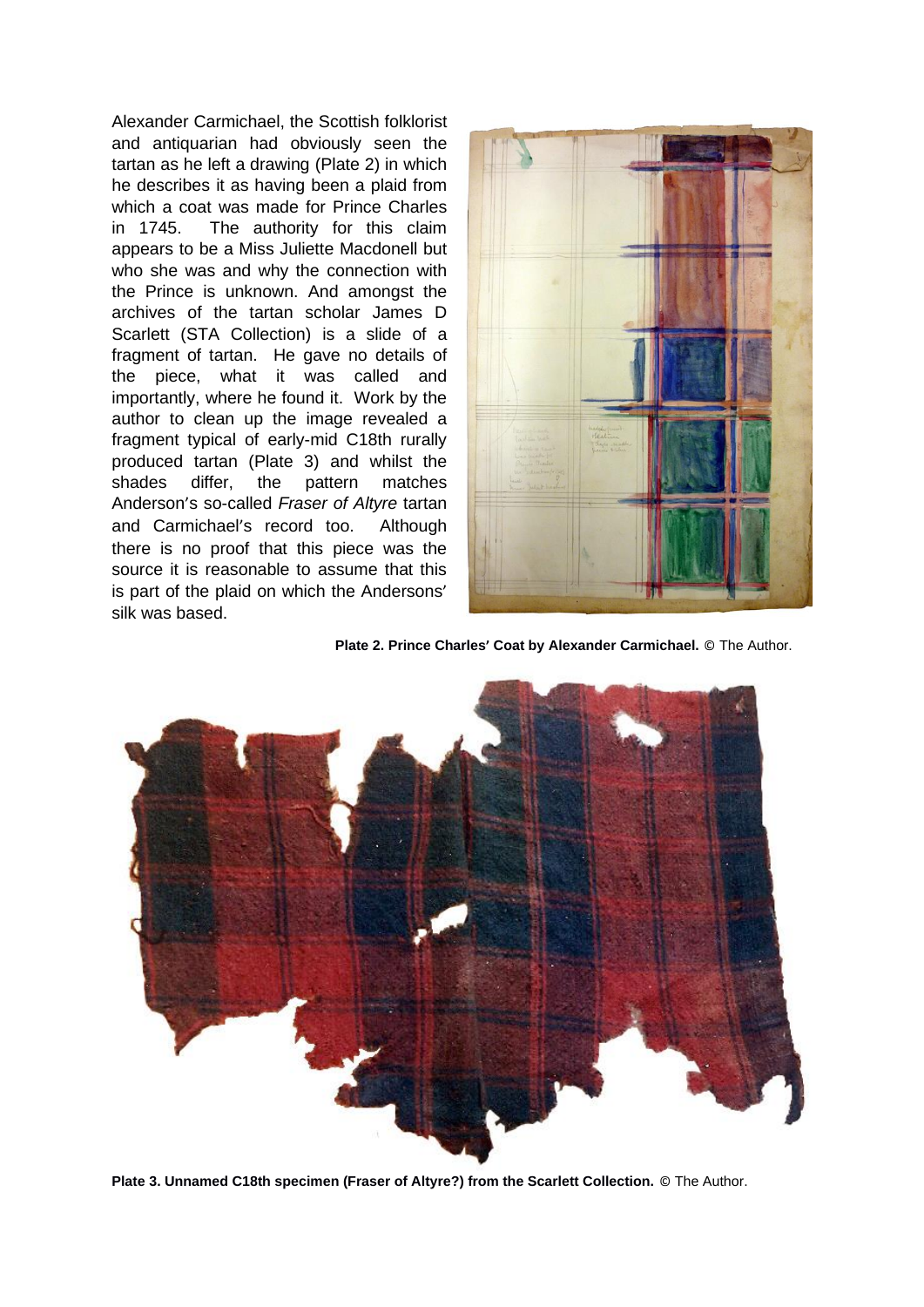#### **Fraser of Struy**

Thomas Fraser of Struy fought at Culloden and following the Jacobite defeat he later joined the newly raised 78th Regt of Foot (Fraser's Highlanders) in 1757. He embarked with the regiment for Canada and died there 'of a violent fever' the following year. Writing in the early 1970s Capt MacKay said of an old piece of tartan he'd acquired that '*The old Fraser lady who gave me the piece of tartan nearly 50 years ago [i.e. c.1923] said that it had been worn by her ancestor, a Fraser of Struy at Culloden'.* MacKay speculated that this plaid may also have been worn by the Fraser's Highlanders; something thought unlikely - see the related paper on the [Tartan of the 78th Regt of Foot.](http://www.scottishtartans.co.uk/78th_Regt__of_Foot.htm)

### **The Struy Plaid**

The piece of tartan given to MacKay was thought to have been lost; however, quite by chance the author stumbled across a picture on social media of some fragments in the Nairn Museum said to be part of Thomas Fraser's plaid. The Museum was unable to confirm

when or from whom they had acquired the pieces but they almost certainly came from MacKay who live not far away on the other side of the Cromarty Firth. Examination by the author confirmed that all three fragments came from the same plaid and that they were structurally consistent with the claimed mid-18th century date. The straight sections on the larger fragment are evidence of a portion having been cut out with scissors at some point (Plate 4), perhaps by MacKay who is said to have sent a piece to Col. Harper<sup>2</sup>.



**Plate 4. Fragments of Thomas Fraser of Struy's plaid.**  © The Author.

Thomas Fraser's wife remained in Inverness-shire when he embarked for Canada with the  $78<sup>th</sup>$  Regt. It is presumed that he left the plaid he is said to have worn at Culloden at home and that it was passed down through the family to the point when MacKay was given a piece. Whilst none of the Nairn fragments is sufficiently large enough to show the sett of the original plaid there is enough to extract elements of the sett which the author recognised as identical to that of the so-called *Fraser of Altyre*. By overlaying the larger of the Nairn specimens onto that of the piece recorded by Scarlett it is possible to

*demonstrate that the settings match and* therefore conclude that they are all from the same plaid (Plate 5).

<sup>2</sup> Founder of the Canadian 78th Fraser Highlanders Re-enactment Regiment.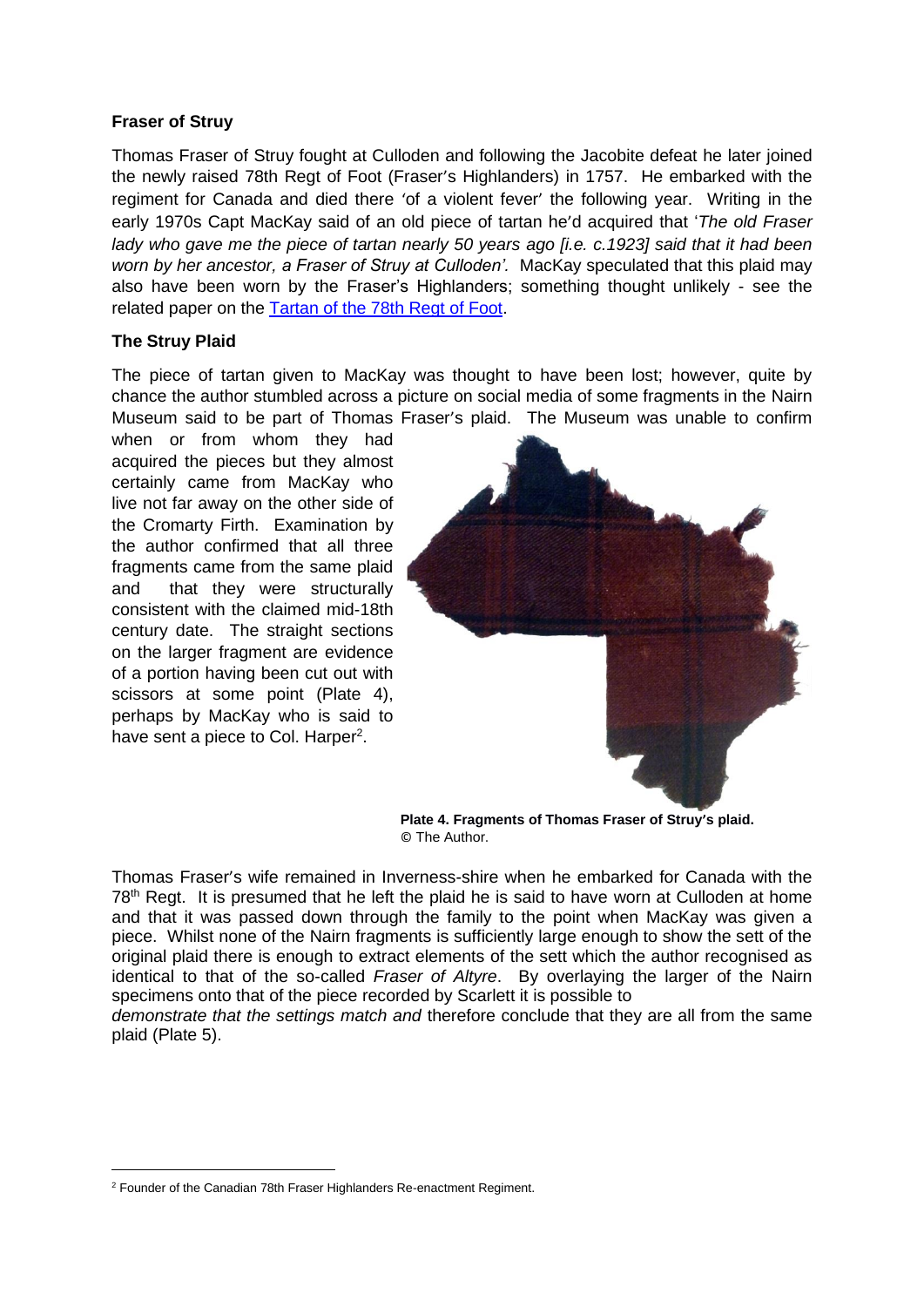

 **Plate 5. Alignment of the Struy and Scarlett fragments.** © The Author.

In 2016 the author stumbled across a larger piece of the original plaid in a collection belonging to the Inverness Museum (Plate 6). A comparison of the dimensions of that piece with the one photographed by Scarlet suggest that they are not the same and that that specimen is must be elsewhere, probably in private hands..



 **Plate 6. Larger portion of the Struy plaid.** Photo Credit: Inverness Museum.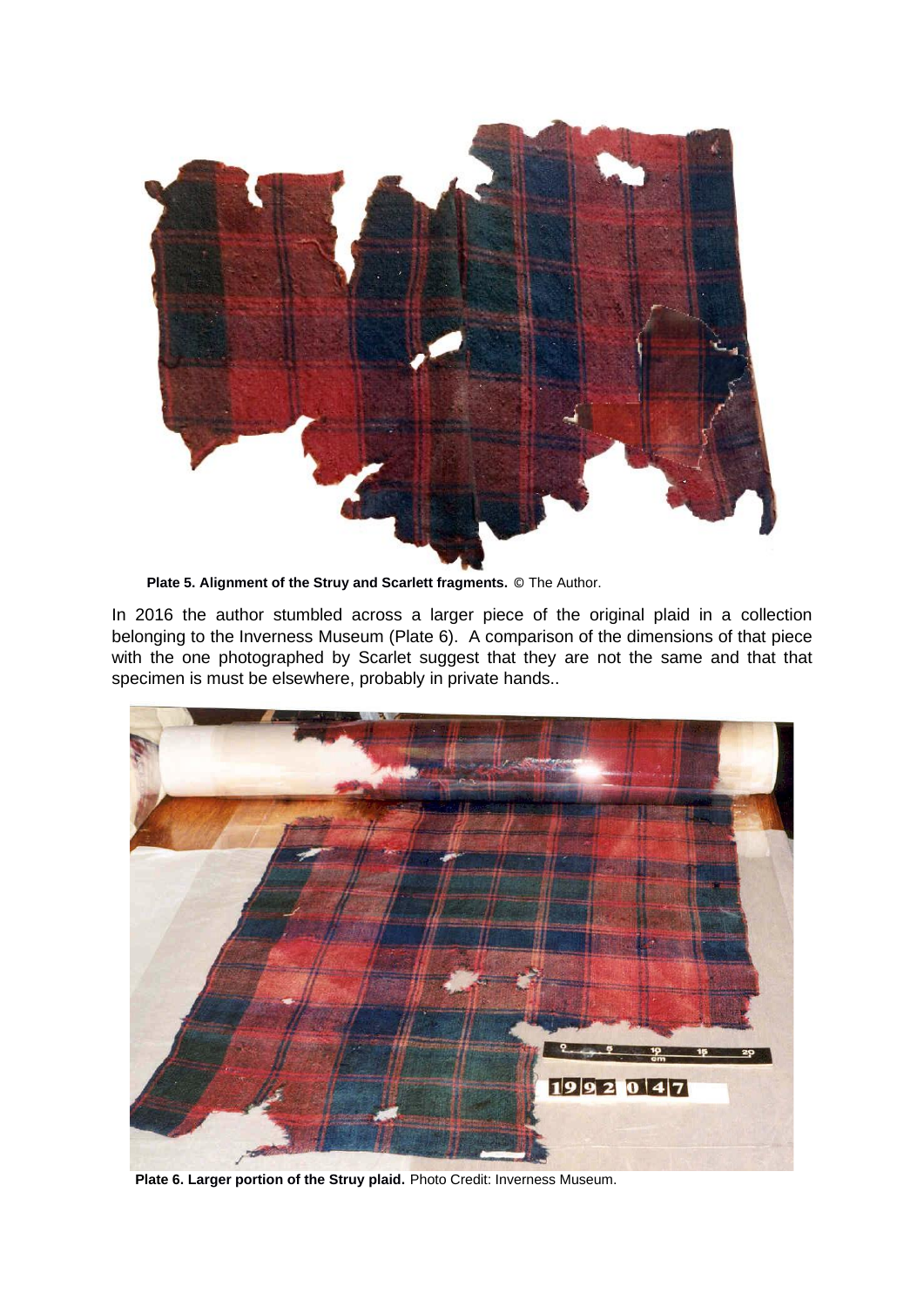# **The Cloth**

The fragments of Struy's plaid was hand-woven at approximately 42 epi<sup>3</sup> and the original cloth is approximately 25 inches wide (50 inches if a joined plaid). The yarn is singles (not plied) in both warp and weft and was naturally dyed, almost certainly with imported cochineal (red) and indigo (blue), plus indigo and an unknown yellow in combination for the green. These dyestuffs were commonly used in 18<sup>th</sup> century tartans.

## **The Sett**

The piece at Plate 6 shows the full width of the warp and is big enough to allow confirmation of the sett, which is a typical mid-18th century red, blue and green pattern of a style similar to a number of others of the period. In the specimen the warp is offset<sup>4</sup> and finishes at a different point on each of the selvedges (Fig 1).



**Fig 1. Colour strip to show the layout of the warp of the Struy plaid.** © The Author.

One of the selvedges is the red pivot on the green and would have been the edge intended to be joined (marked x) to allow the pattern to repeat across the doubled width plaid (Fig 2).



**Fig 2. Colour strip to show the layout of the Struy cloth if joined to make a wide plaid.** © The Author.

Despite the offset layout of the warp being intended for joining, there is no evidence on the surviving specimen that it was ever actually joined. This does not mean that it wasn't, simply that there is no surviving thread to show that it was; however, other surviving examples of offset plaiding used singly show that such cloth was not always joined as intended by the weaver. Irrespective of whether the cloth was joined or used single width, the overall design is that given at Plate 7.



**Fig 8. Reconstruction of the tartan in Fraser of Struy's plaid.** © The Author.

<sup>&</sup>lt;sup>3</sup> The density of the cloth measured in ends, or threads, per inch in the warp.

<sup>4</sup> An offset warp is one that doesn't balance (run in sequential order) from the centre to each selvedge.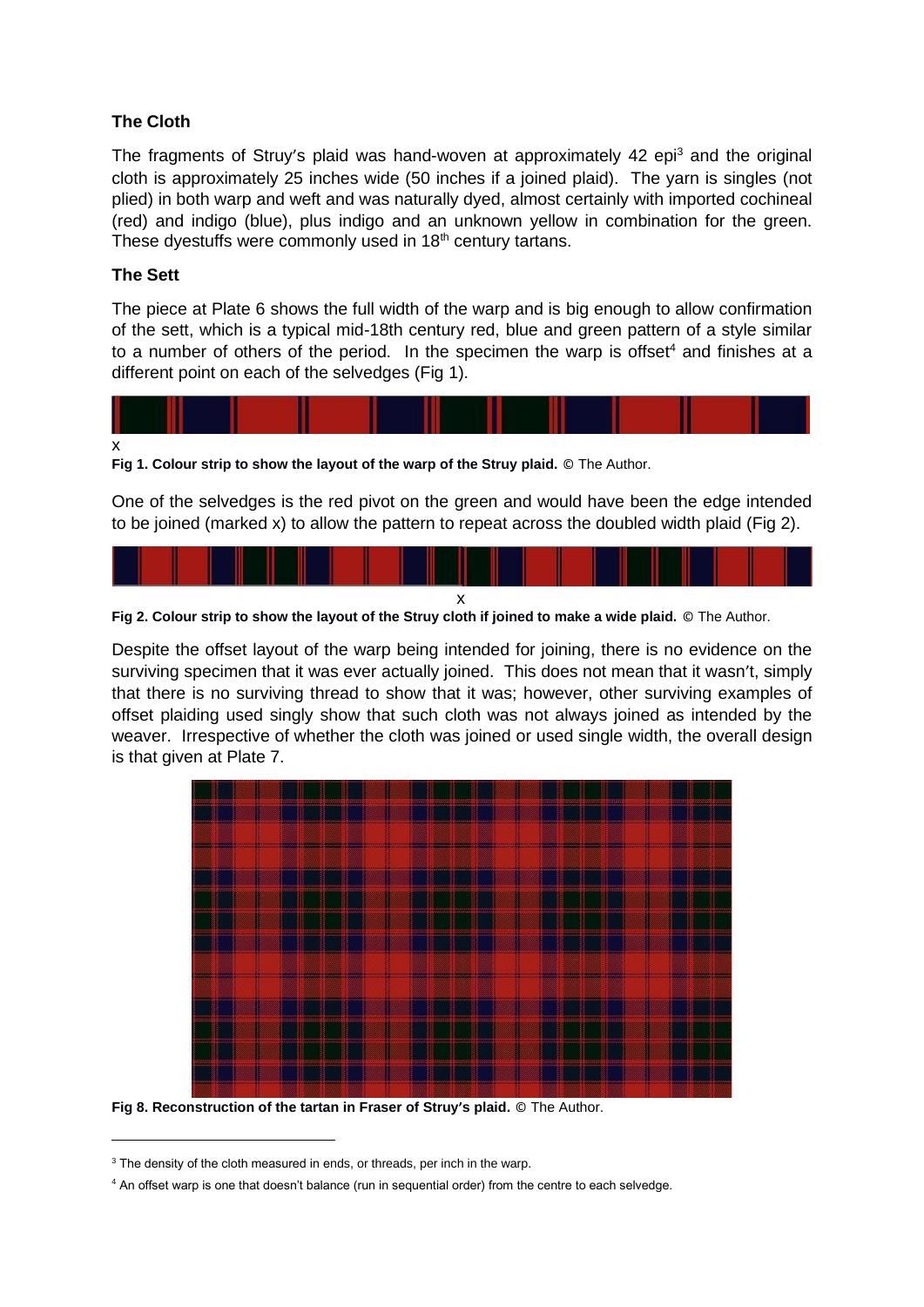In 2017 the author commissioned a special run of double width cloth matched to the original specimen (Plate 8).



**Plate 8. Reconstruction of the tartan in Fraser of Struy's plaid.** © The Author.

### **Conclusion**

The 25-inch width of the specimen is not unusual amongst surviving plaids from the mid-18<sup>th</sup> century<sup>5</sup>; however, even if joined it would have been relatively narrow for use as a belted plaid. It is more likely therefore that it was used a separate upper plaid, something that could have been worn with a fheileadh beag<sup>6</sup> or truibhas (trews).

Altyre was a Cumming territorial designation and, apart from the 16th century marriage of Mary Fraser to James Cumming of Altyre, there is no known connection with the Frasers to Altyre. There is however, evidence to support the claim that the Nairn fragments are from the plaid that belonged to Thomas Fraser of Struy and, as has been shown, that the

<sup>&</sup>lt;sup>5</sup> The vast majority of surviving specimens are short piece of plaids rather than complete ones.

<sup>&</sup>lt;sup>6</sup> A fheileadh beag was the early version of the kilt in which the pleats were gathered and held in place by a belt or loops rather than being sewn like a modern kilt.